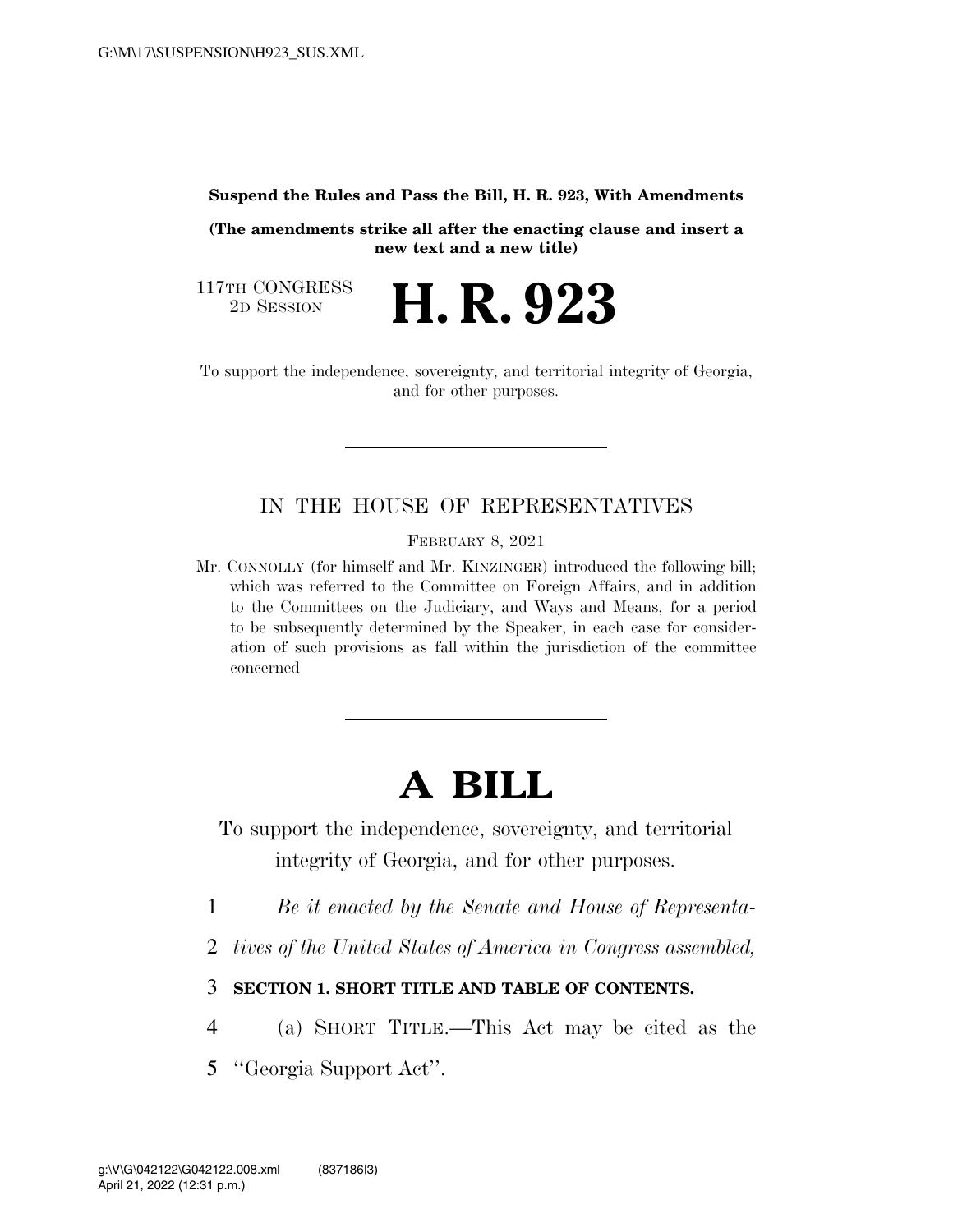### 1 (b) TABLE OF CONTENTS.—The table of contents for

### 2 this Act is as follows:

Sec. 1. Short title and table of contents.

Sec. 2. United States policy.

#### TITLE I—ASSISTANCE PROVISIONS

- Sec. 101. United States-Georgia security assistance.
- Sec. 102. Report on United States democracy and governance assistance to Georgia.
- Sec. 103. United States cybersecurity cooperation with Georgia.
- Sec. 104. Enhanced assistance to combat Russian disinformation and propaganda.

#### TITLE II—SANCTIONS PROVISIONS

Sec. 201. Imposition of sanctions on persons complicit in or responsible for serious human rights abuses, including right to life in Georgian regions of Abkhazia and Tskhinvali Region/South Ossetia occupied by Russia.

#### 3 **SEC. 2. UNITED STATES POLICY.**

- 4 It is the policy of the United States to—
- 5 (1) support continued development of demo-6 cratic values in the Republic of Georgia, including 7 free and fair elections, an independent and account-8 able judiciary, public sector transparency and ac-9 countability, the rule of law, and anticorruption ef-10 forts;
- 11 (2) support Georgia's sovereignty, independ-12 ence, and territorial integrity within its internation-13 ally recognized borders;
- 14 (3) support Georgia's capacity to protect its 15 sovereignty and territorial integrity from further 16 Russian aggression or encroachment on Georgian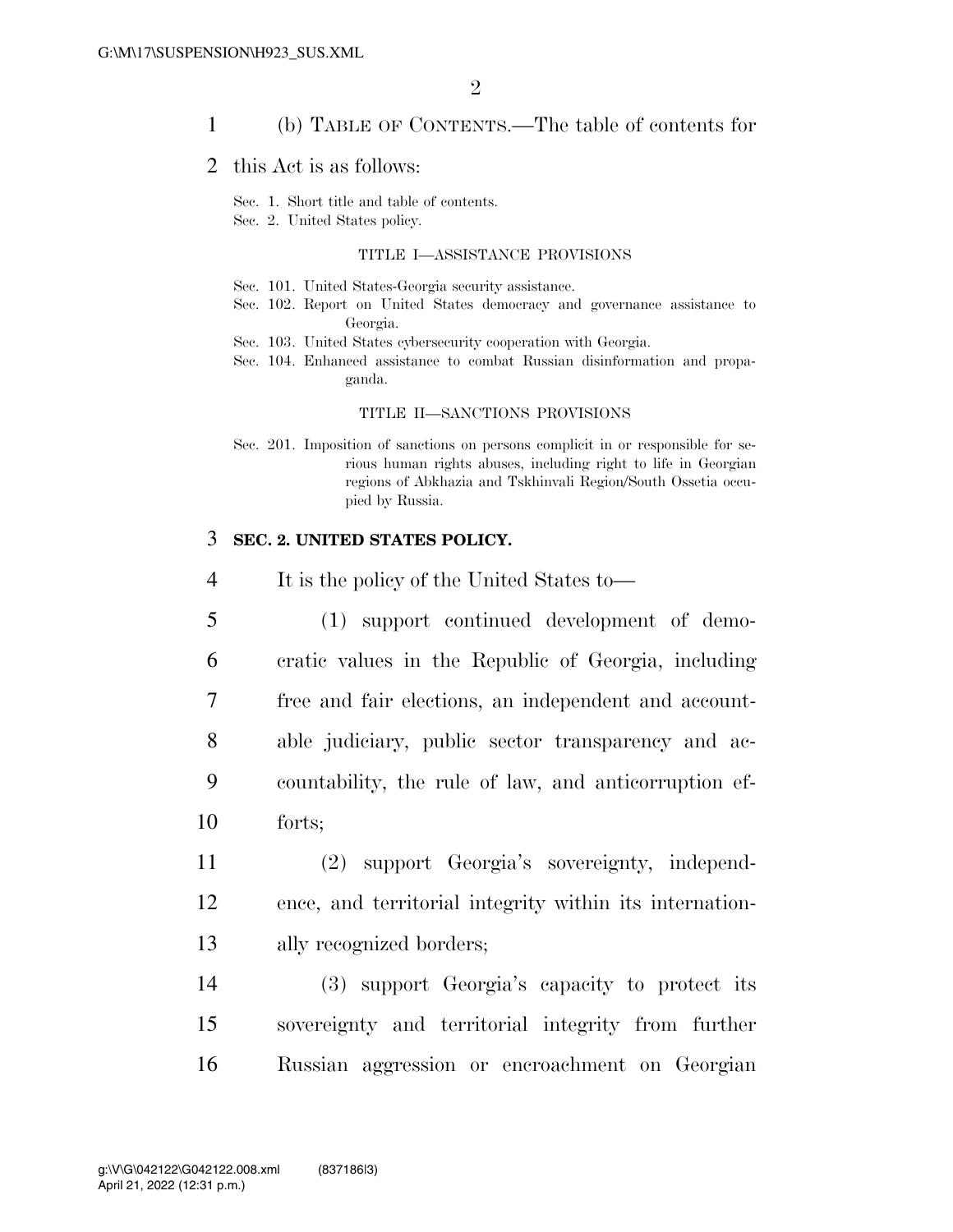territory in light of Russia's full-scale invasion of Ukraine;

 (4) support the right of the people of Georgia to freely determine their future and make inde- pendent and sovereign choices on foreign and secu- rity policy, including regarding their country's rela- tionship with other nations and international organi- zations, without interference, intimidation, or coer-cion by other countries;

 (5) support Georgia's Euro-Atlantic and Euro-pean integration;

 (6) not recognize territorial changes effected by force, including the illegal invasions and occupations of Georgian regions of Abkhazia and Tskhinvali Re-gion/South Ossetia by the Russian Federation;

 (7) condemn ongoing detentions, kidnappings, and other human rights violations committed in the Georgian regions of Abkhazia and Tskhinvali Re- gion/South Ossetia forcibly occupied by the Russian Federation, including the recent killings of Georgian citizens Archil Tatunashvili, Giga Otkhozoria, Davit Basharuli, and others in the Georgian regions of Abkhazia and Tskhinvali Region/South Ossetia; and (8) support peaceful conflict resolution in Geor-gia, including by urging the Russian Federation to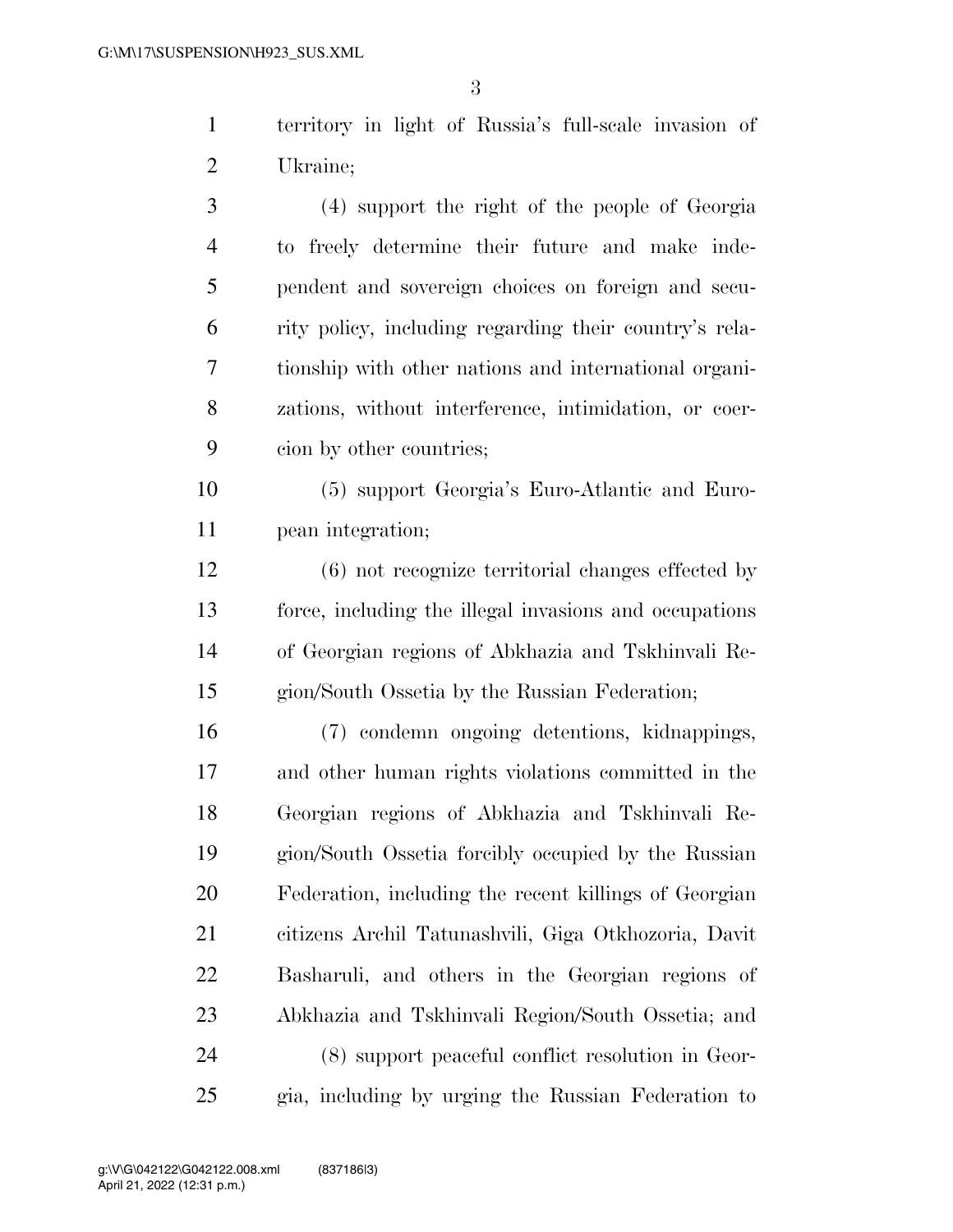fully implement the European Union-mediated ceasefire agreement of August 12, 2008, and sup- porting the establishment of international security mechanisms in the Georgian regions of Abkhazia and Tskhinvali Region/South Ossetia and the safe and dignified return of internally displaced persons (IDPs) and refugees, all of which are important for lasting peace and security on the ground.

# **TITLE I—ASSISTANCE PROVISIONS**

**SEC. 101. UNITED STATES-GEORGIA SECURITY ASSISTANCE.** 

(a) FINDINGS.—Congress finds the following:

 (1) In fiscal year 2021, the United States pro- vided Georgia with \$2,200,000 in assistance under chapter 5 of part II of the Foreign Assistance Act of 1961 (22 U.S.C. 2347 et seq.; relating to inter- national military education and training) and \$35,000,000 in assistance under section 23 of the Arms Export Control Act (22 U.S.C. 2763; relating to the Foreign Military Financing Program) and in 2021 announced the Georgia Defense and Deter- rence Enhancement Initiative (GDDEI) to enable further modernization of the Georgian Ministry of Defense and the Georgian Defense Forces.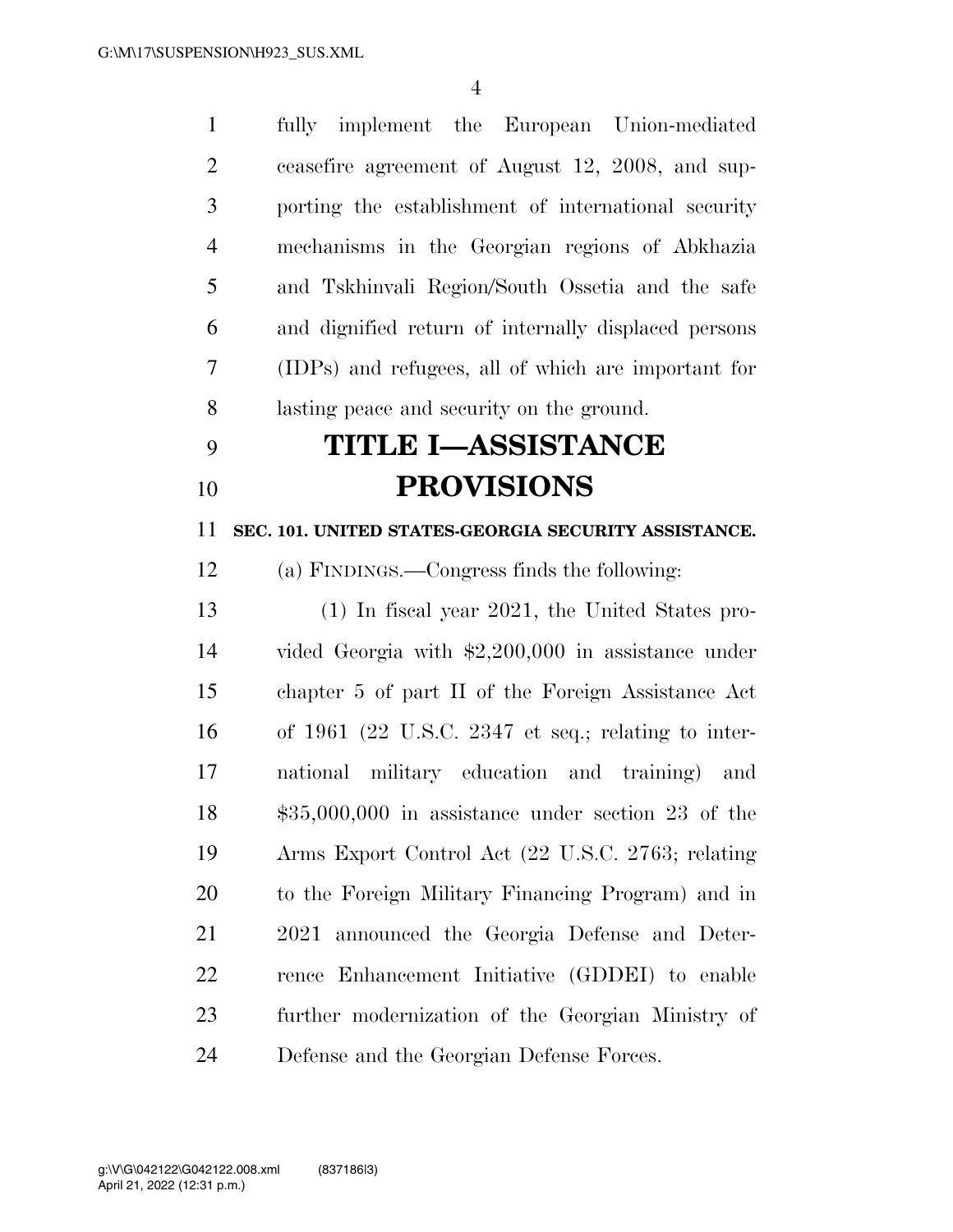(2) Georgia has been a longstanding NATO-as-pirant country.

 (3) Georgia has contributed substantially to Euro-Atlantic peace and security through participa- tion in the International Security Assistance Force (ISAF) and Resolute Support Missions in Afghani-stan as one of the largest troop contributors.

 (b) SENSE OF CONGRESS.—It is the sense of Con- gress that United States assistance to the Republic of Georgia under chapter 5 of part II of the Foreign Assist- ance Act of 1961 and section 23 of the Arms Export Con-trol Act should be increased.

 (c) STATEMENT OF POLICY.—It shall be the policy of the United States, in consultation with the Republic of Georgia, to enhance Georgia's deterrence, resilience, and self-defense, including through appropriate assistance to improve the capabilities of Georgia's armed forces.

 (d) REVIEW OF SECURITY ASSISTANCE TO GEOR-GIA.—

20 (1) IN GENERAL.—Not later than 120 days after the date of the enactment of this Act, the Sec- retary of State, in consultation with the heads of other appropriate United States departments and agencies, shall submit to the Committee on Foreign Affairs of the House of Representatives and the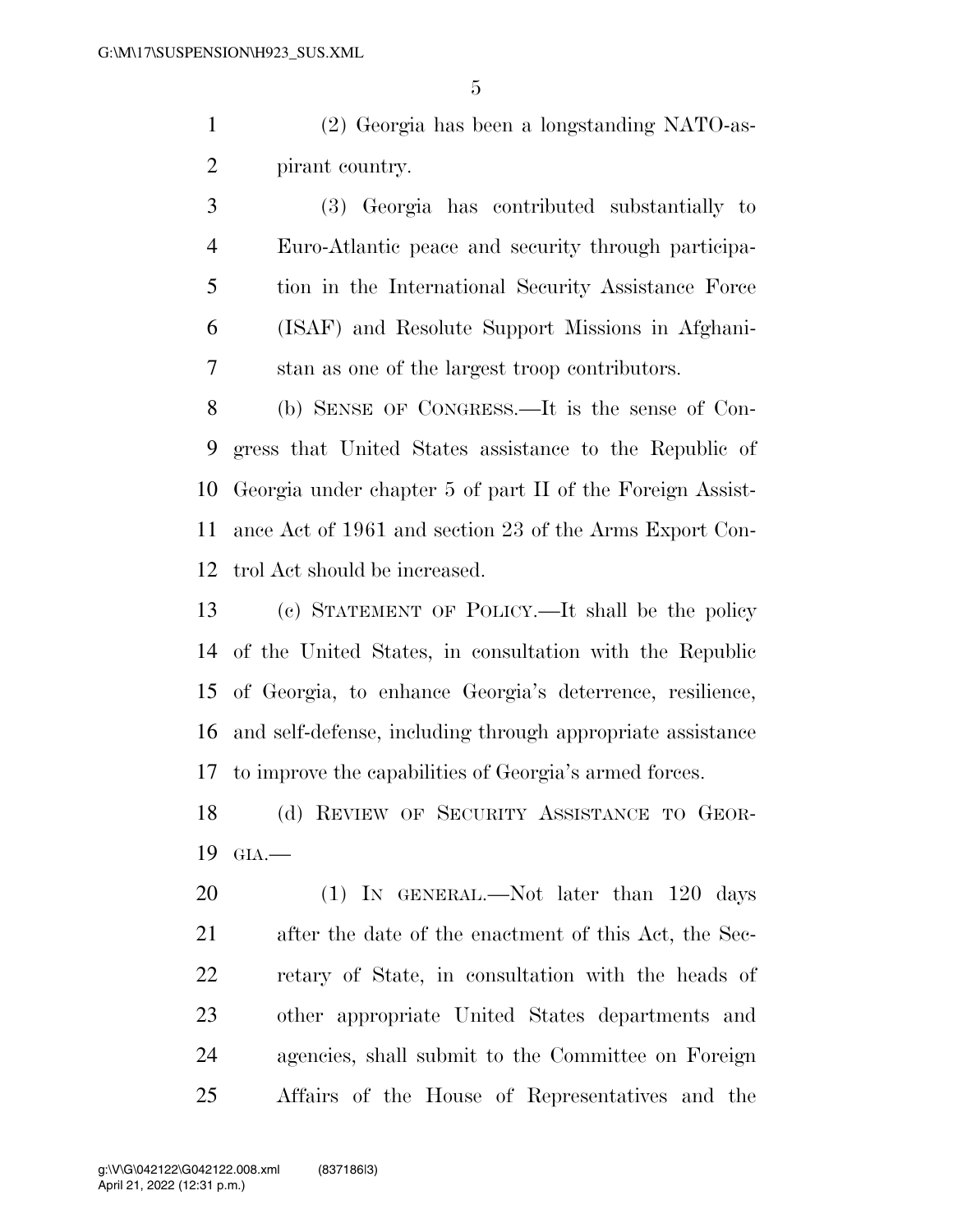| $\mathbf{1}$   | Committee on Foreign Relations of the Senate a re-  |
|----------------|-----------------------------------------------------|
| $\overline{2}$ | port reviewing United States security assistance to |
| 3              | the Republic of Georgia.                            |
| $\overline{4}$ | (2) COMPONENTS.—The report required under           |
| 5              | paragraph $(1)$ shall include the following:        |
| 6              | (A) An assessment of needed security as-            |
| 7              | sistance to improve Georgia's capacity to defend    |
| 8              | its sovereignty and territorial integrity from      |
| 9              | further invasion of Georgian territory by Rus-      |
| 10             | sian forces, including an assessment of need for    |
| 11             | anti-armor, anti-air, and anti-tank weapons, as     |
| 12             | well as intelligence, surveillance, and reconnais-  |
| 13             | sance capabilities.                                 |
| 14             | (B) A detailed review of all United States          |
| 15             | security assistance to Georgia from fiscal year     |
| 16             | 2008 to the date of the submission of such re-      |
| 17             | port.                                               |
| 18             | (C) An assessment of threats to Georgian            |
| 19             | independence, sovereignty, and territorial integ-   |
| 20             | rity, including an assessment of changes to the     |
| 21             | force posture or intent of Russian forces occu-     |
| 22             | pying Georgian territory.                           |
| 23             | (D) An assessment of Georgia's capabili-            |
| 24             | ties to defend itself, including a five-year strat- |

egy to enhance Georgia's deterrence, resilience,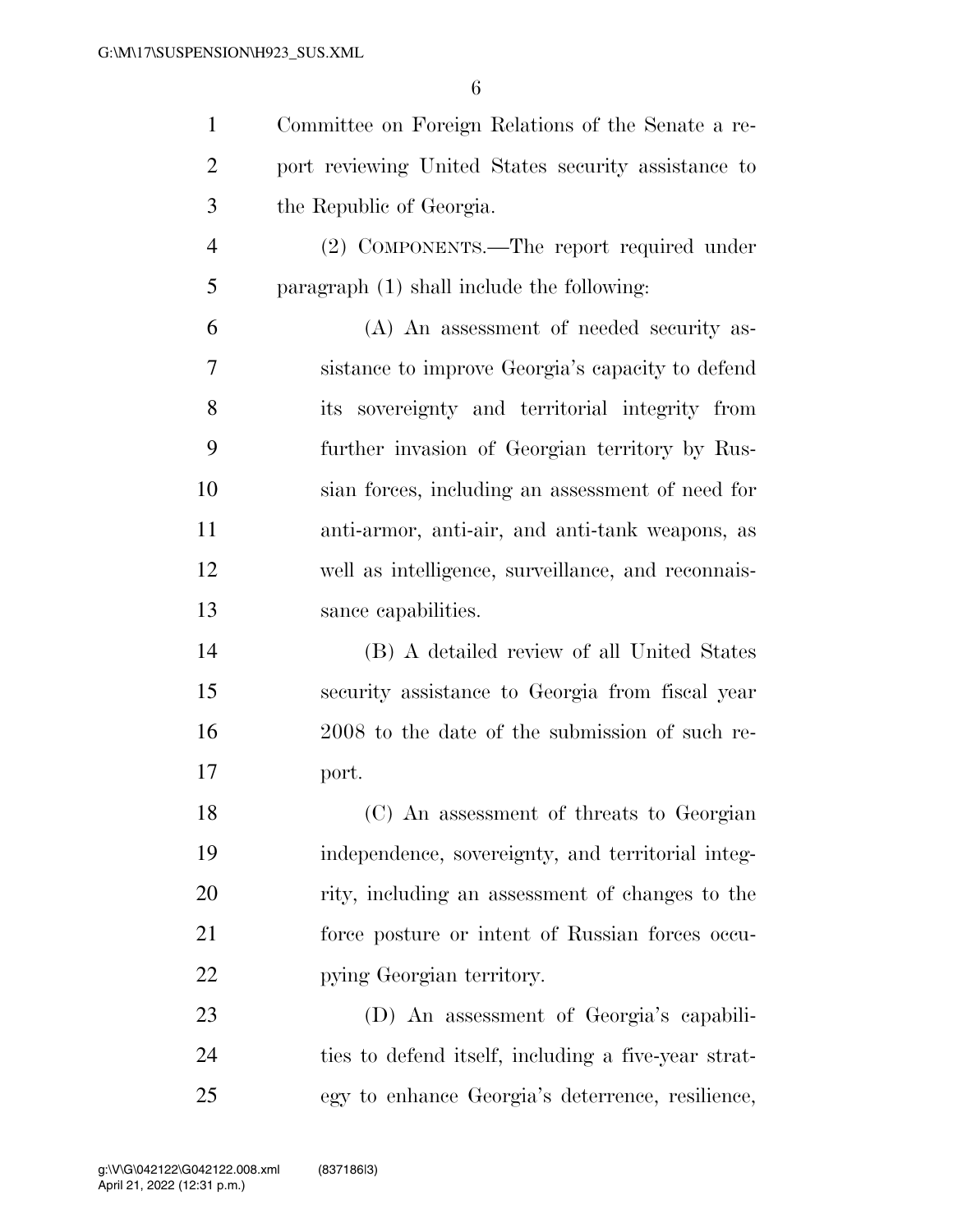and self-defense capabilities that incorporates plans to address the capability gaps subject to the assessment described in subparagraph (A). (3) FORM.—The report required under para- graph (1) shall be submitted in unclassified form but may contain a classified annex. **SEC. 102. REPORT ON UNITED STATES DEMOCRACY AND** 

### **GOVERNANCE ASSISTANCE TO GEORGIA.**

 (a) IN GENERAL.—Not later than 180 days after the date of the enactment of this Act, the Secretary of State, in consultation with the heads of other appropriate Fed- eral departments and agencies as appropriate, shall sub- mit to the Committee on Foreign Affairs of the House of Representatives and the Committee on Foreign Rela- tions of the Senate a report on United States democracy and governance assistance to the Republic of Georgia.

 (b) COMPONENTS.—The report required by sub-section (a) shall include the following:

 (1) A description of goals for United States de- mocracy and governance assistance to Georgia and its democratic institutions, including how such as- sistance is supporting Georgia's stated goals for Eu-ropean integration.

 (2) An assessment of the impact of United States democracy and governance assistance to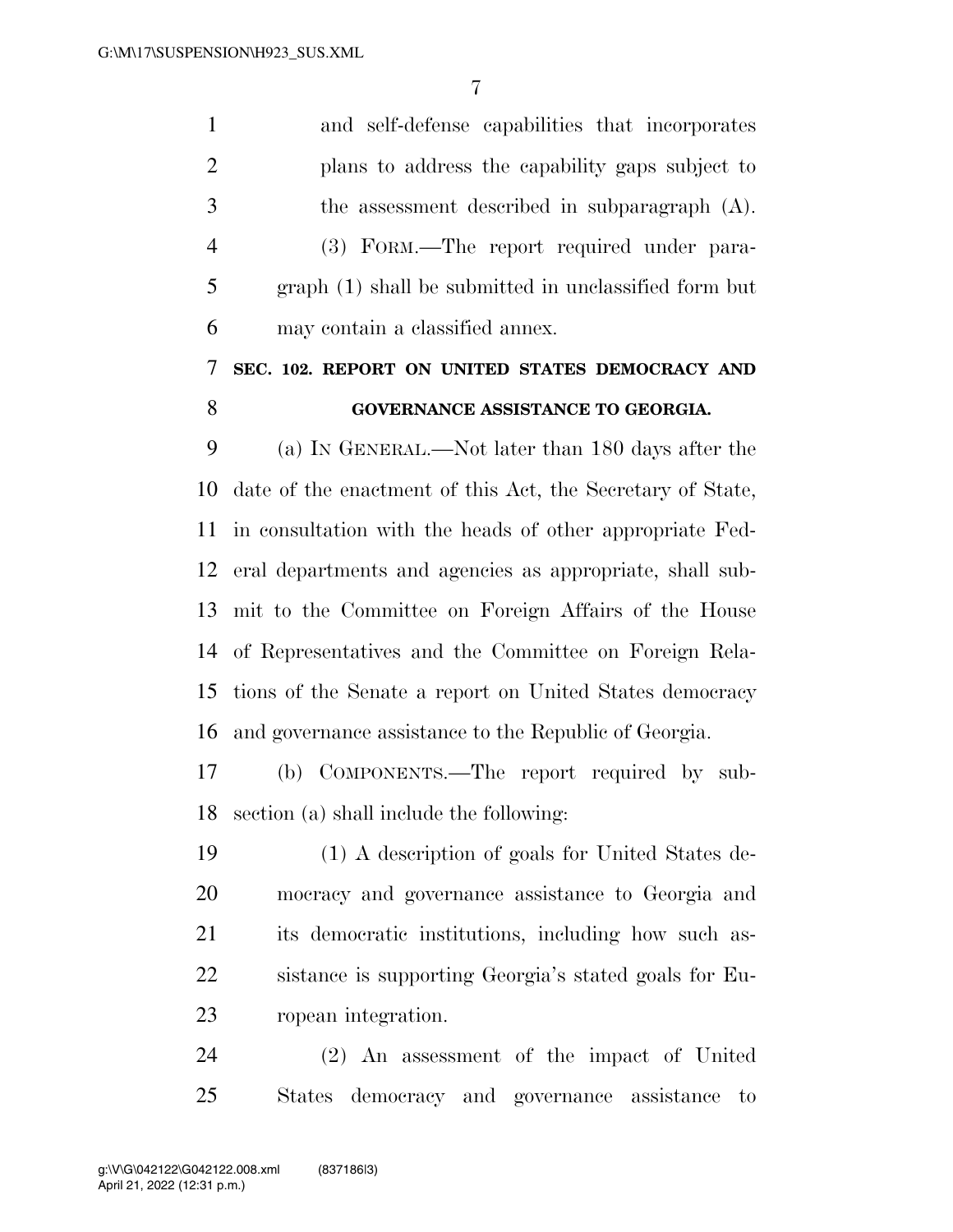|               | Georgia since fiscal year 2008, including challenges |
|---------------|------------------------------------------------------|
|               | to achieving the goals described in paragraph (1).   |
| $\mathcal{R}$ | (3) An assessment of Georgia's progress relat-       |

 ing to freedom of the press and support for inde- pendent media, including steps to hold accountable those responsible for attacks on independent media and on LGBTQ rights activists on July 5, 2021, in Tbilisi.

 (4) An assessment of Georgia's progress on strengthening its democratic institutions, including through electoral and judicial reforms necessary to build public confidence.

 (5) A description of barriers and challenges to United States investment in the Georgian economy, as well as an assessment of how support from the United States International Development Finance Corporation in Georgia could help create a better de-veloped and more transparent investment climate.

 (c) FORM.—The report required by subsection (a) shall be submitted in unclassified form but may contain a classified annex.

# **SEC. 103. UNITED STATES CYBERSECURITY COOPERATION WITH GEORGIA.**

 (a) SENSE OF CONGRESS.—It is the sense of Con-gress that the Secretary of State should take the following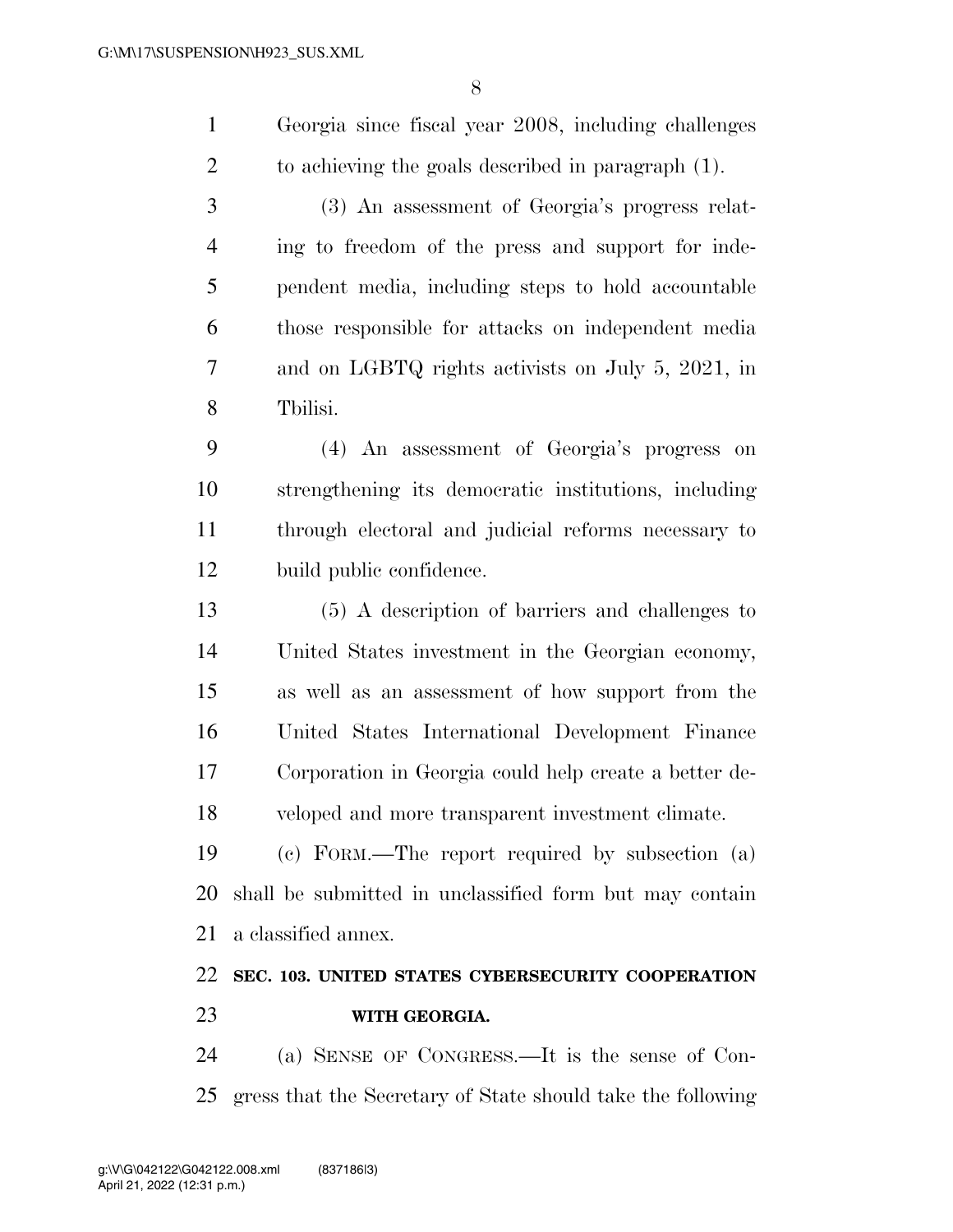actions, commensurate with United States interests, to as-sist the Repubic of Georgia to improve its cybersecurity:

 (1) Provide Georgia such support as may be necessary to secure government computer networks from malicious cyber intrusions, particularly such networks that defend the critical infrastructure of Georgia.

 (2) Provide Georgia support in reducing reli- ance on Russian information and communications technology.

 (3) Assist Georgia to build its capacity, expand cybersecurity information sharing, and cooperate on international cyberspace efforts.

(b) REPORT.—

 (1) IN GENERAL.—Not later than 180 days after the date of the enactment of this Act, the Sec- retary of State shall submit to the Committee on Foreign Affairs of the House of Representatives and the Committee on Foreign Relations of the Senate a report on United States cybersecurity cooperation with the Republic of Georgia.

 (2) MATTERS TO BE INCLUDED.—The report required by paragraph (1) shall include information relating to the following: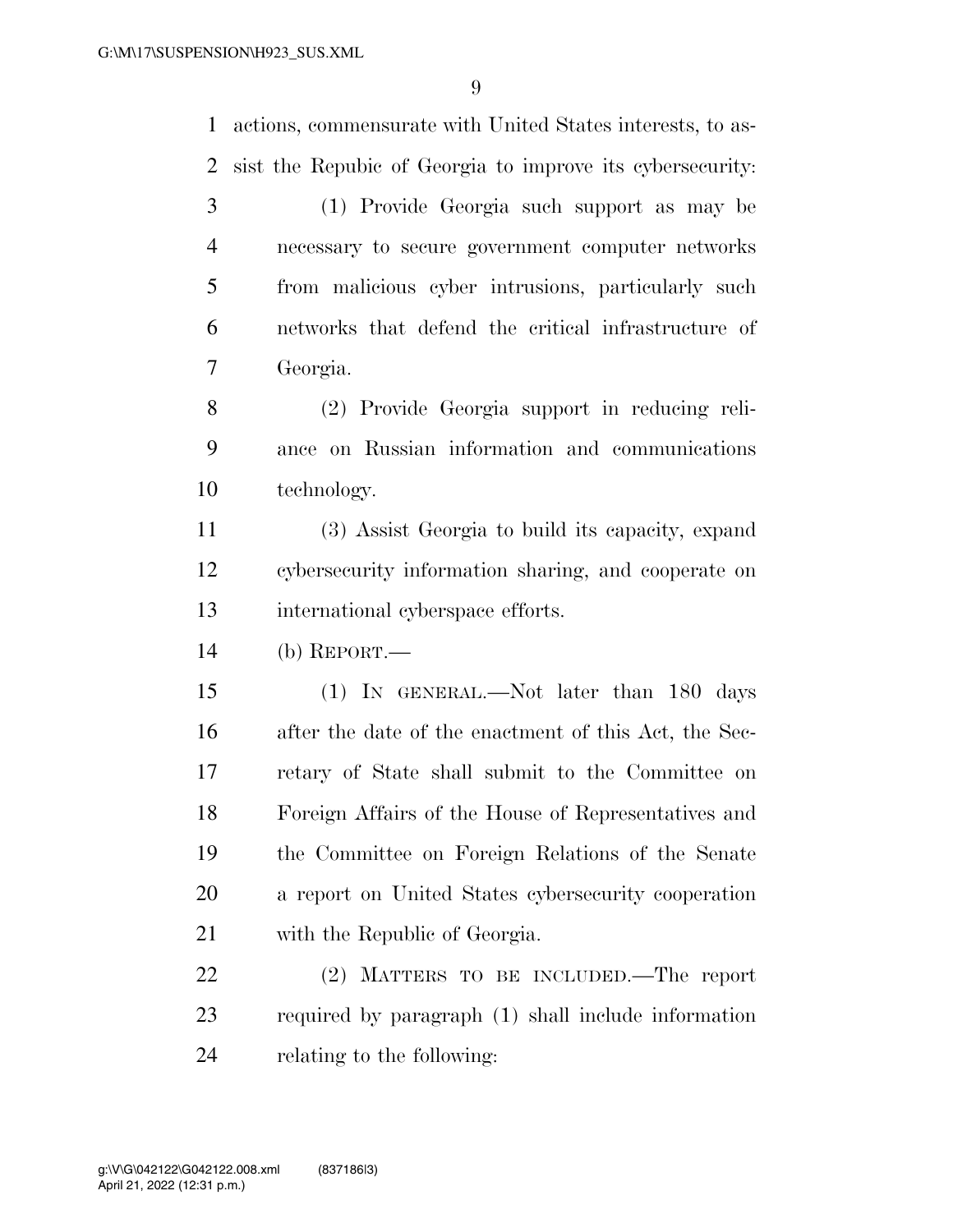| $\mathbf{1}$   | (A) United States efforts to strengthen                     |
|----------------|-------------------------------------------------------------|
| $\overline{2}$ | Georgia's ability to prevent, mitigate, and re-             |
| 3              | spond to cyber incidents, including through                 |
| 4              | training, education, technical assistance, capac-           |
| 5              | ity building, and cybersecurity risk management             |
| 6              | strategies.                                                 |
| $\tau$         | (B) The potential for new areas of collabo-                 |
| 8              | ration and mutual assistance between the                    |
| 9              | United States and Georgia to address shared                 |
| 10             | cyber challenges, including cybercrime, critical            |
| 11             | infrastructure protection, and resilience against           |
| 12             | automated, distributed threats.                             |
| 13             | (C) NATO's efforts to help Georgia de-                      |
| 14             | velop technical capabilities to counter cyber               |
| 15             | threats.                                                    |
| 16             | SEC. 104. ENHANCED ASSISTANCE TO COMBAT RUSSIAN             |
| 17             | DISINFORMATION AND PROPAGANDA.                              |
| 18             | (a) STATEMENT OF POLICY.—It shall be the policy             |
| 19             | of the United States to enhance the capabilities of the Re- |
| 20             | public of Georgia to combat Russian disinformation and      |
| 21             | propaganda campaigns intended to undermine the sov-         |
| 22             | ereignty and democratic institutions of Georgia, while pro- |
| 23             | moting the freedom of the press.                            |
|                |                                                             |

(b) REQUIRED STRATEGY.—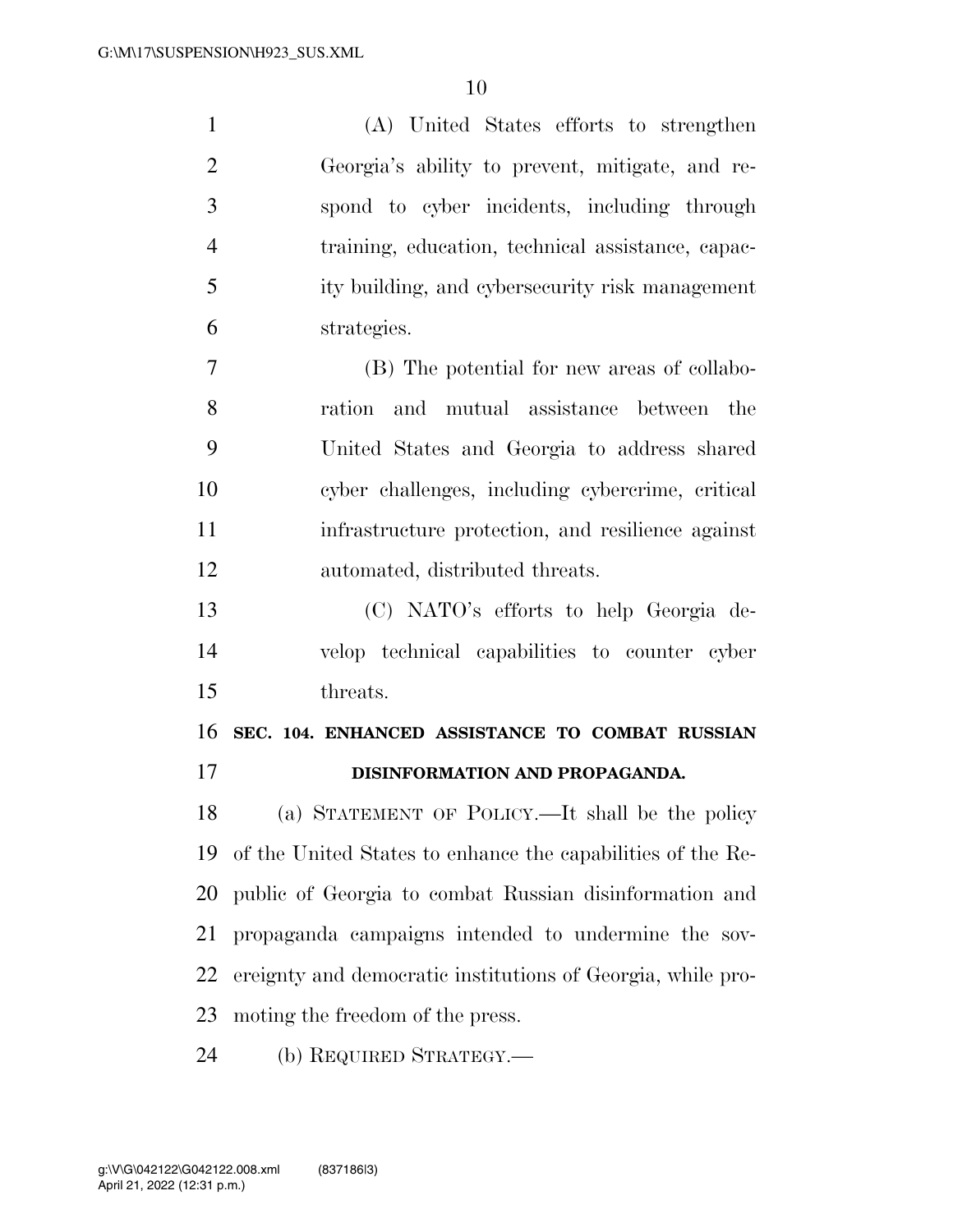| $\mathbf{1}$   | (1) IN GENERAL.—Not later than 180 days               |
|----------------|-------------------------------------------------------|
| $\overline{2}$ | after the date of the enactment of this Act, the Sec- |
| 3              | retary of State, in consultation with the heads of    |
| $\overline{4}$ | other appropriate United States departments and       |
| 5              | agencies, shall submit to the Committee on Foreign    |
| 6              | Affairs of the House of Representatives and the       |
| 7              | Committee on Foreign Relations of the Senate a re-    |
| 8              | port outlining a strategy to implement the policy de- |
| 9              | scribed in subsection (a).                            |
| 10             | (2) COMPONENTS.—The report required under             |
| 11             | paragraph (1) shall include the following:            |
| 12             | (A) A detailed assessment of Russian                  |
| 13             | disinformation and propaganda efforts across          |
| 14             | all media platforms targeting the Republic of         |
| 15             | Georgia.                                              |
| 16             | (B) An assessment of Georgia's capabilities           |
| 17             | to deter and combat such Russian efforts and          |
| 18             | to support the freedom of the press.                  |
| 19             | (C) A detailed strategy coordinated across            |
| 20             | relevant United States departments and<br>all         |
| 21             | agencies to enhance Georgia's capabilities to         |
| 22             | deter and combat such Russian efforts.                |
| 23             | (3) FORM.—The report required by paragraph            |
| 24             | (1) shall be submitted in unclassified form but may   |
| 25             | contain a classified annex.                           |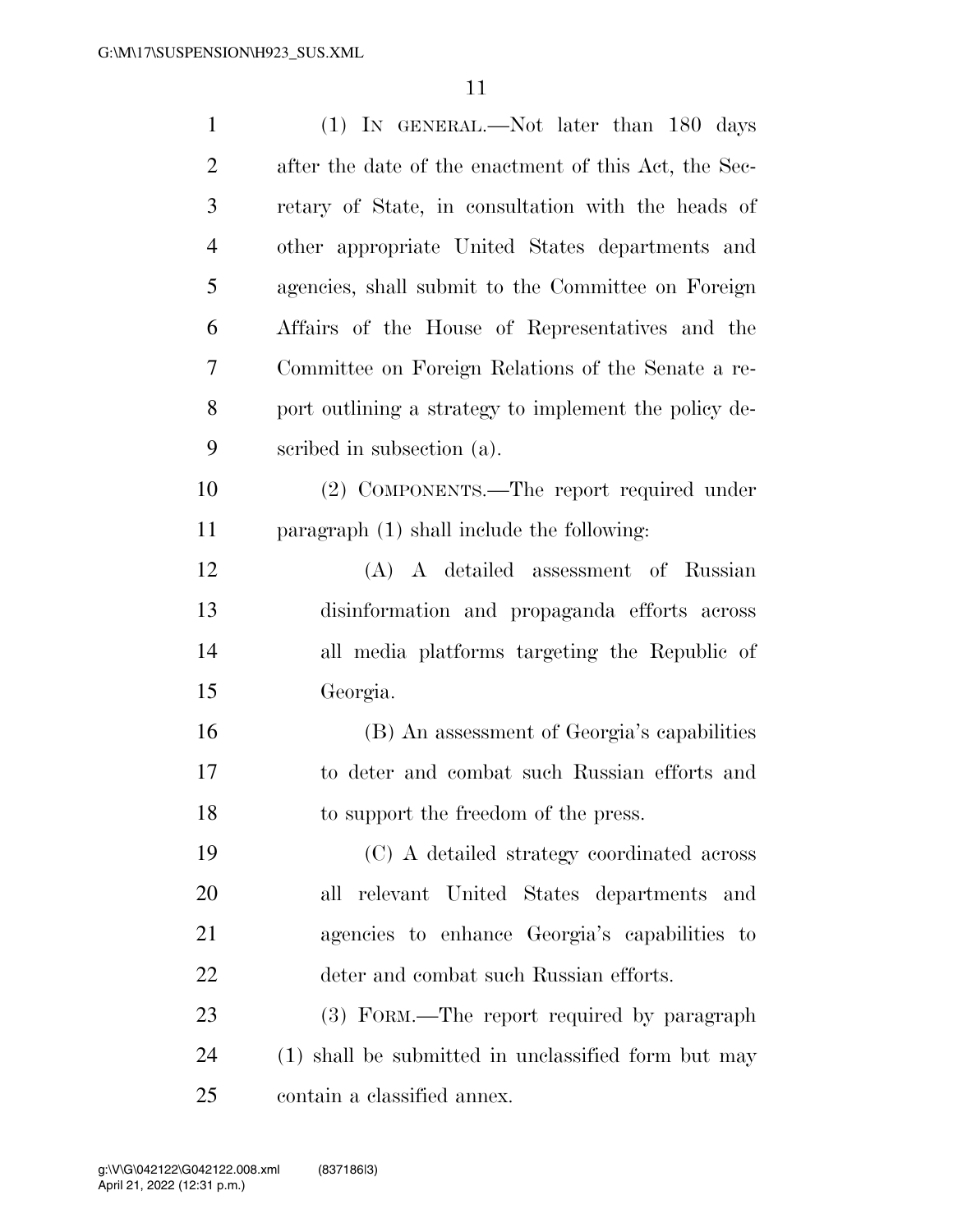# **TITLE II—SANCTIONS PROVISIONS**

 **SEC. 201. IMPOSITION OF SANCTIONS ON PERSONS COMPLICIT IN OR RESPONSIBLE FOR SERI- OUS HUMAN RIGHTS ABUSES, INCLUDING RIGHT TO LIFE IN GEORGIAN REGIONS OF ABKHAZIA AND TSKHINVALI REGION/SOUTH OSSETIA OCCUPIED BY RUSSIA.** 

 (a) IN GENERAL.—The President shall impose on a foreign person the sanctions described in subsection (b) if the President determines that such foreign person, on or after the date of the enactment of this Act—

 (1) is responsible for, complicit in, or respon- sible for ordering, controlling, or otherwise directing the commission of serious human rights abuses in the Georgian regions of Abkhazia and Tskhinvali Region/South Ossetia forcibly occupied by the Rus-sian Federation;

 (2) is materially assisting, sponsoring, or pro- viding significant financial, material, or technological support for, or goods or services to, a foreign person described in paragraph (1); or

 (3) is owned or controlled by a foreign person, or is acting on behalf of a foreign person, described in paragraph (1).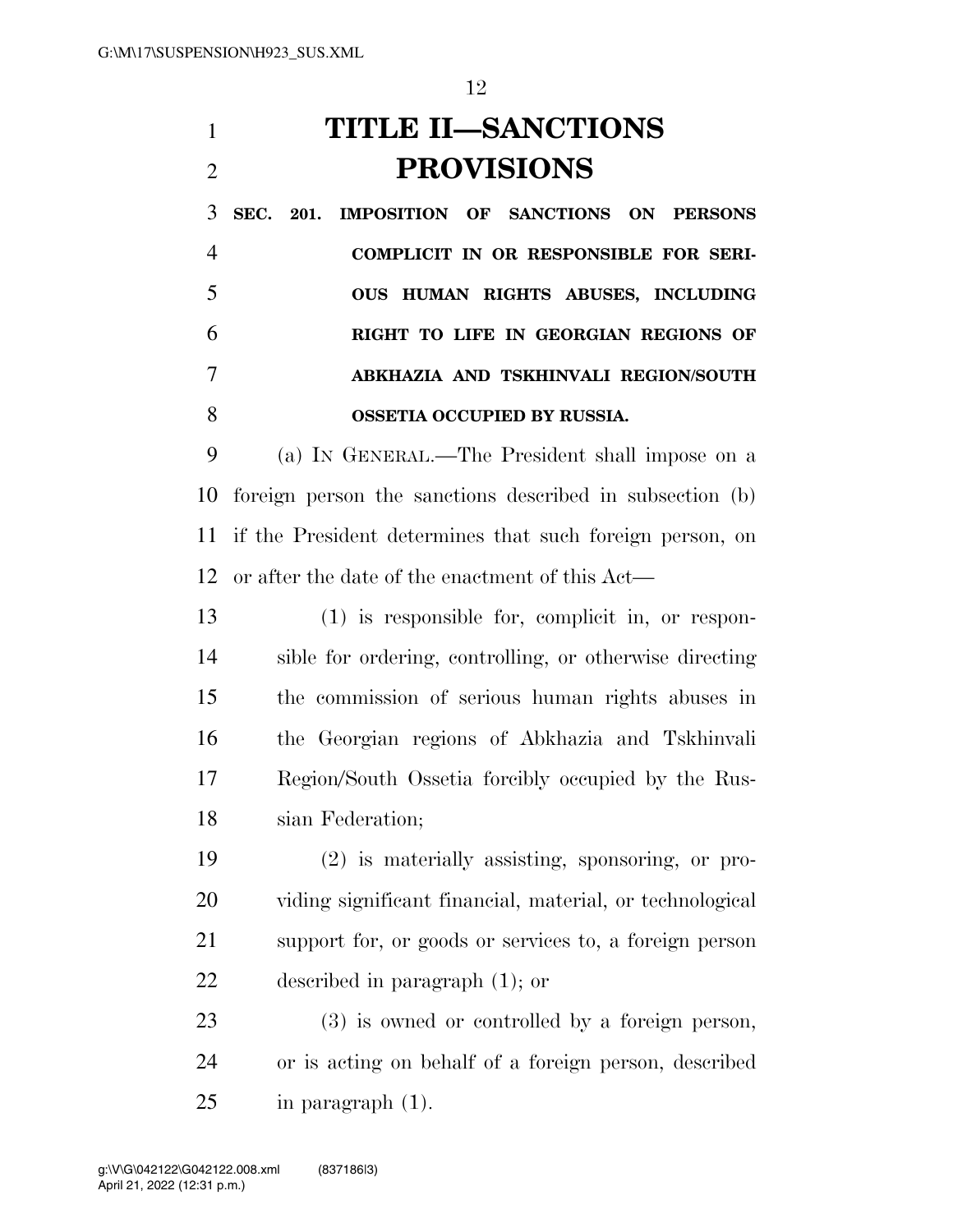(b) SANCTIONS DESCRIBED.—The sanctions de-scribed in this subsection are the following:

| 3              | (1) ASSET BLOCKING.—The exercise of all pow-              |
|----------------|-----------------------------------------------------------|
| $\overline{4}$ | ers granted to the President by the International         |
| 5              | Emergency Economic Powers Act (50 U.S.C. 1701)            |
| 6              | et seq.) to the extent necessary to block and prohibit    |
| $\overline{7}$ | all transactions in all property and interests in prop-   |
| 8              | erty of a person determined by the President to be        |
| 9              | a person described in subsection (a) if such property     |
| 10             | and interests in property are in the United States,       |
| 11             | come within the United States, or are or come with-       |
| 12             | in the possession or control of a United States per-      |
| 13             | son, including by taking any of the actions described     |
| 14             | in paragraph $(1)$ of section $203(a)$ of such Act $(50)$ |
| 15             | U.S.C. $1702(a)$ ).                                       |
| 16             | (2)<br>INADMISSIBILITY OF CERTAIN<br><b>INDIVID-</b>      |
| 17             | $UALS.$ —                                                 |
| 18             | (A) INELIGIBILITY FOR VISAS AND ADMIS-                    |
| 19             | SION TO THE UNITED STATES.—A person deter-                |
| 20             | mined by the President to be a person described           |
| 21             | in subsection (a) is—                                     |
| 22             | (i) inadmissible to the United States;                    |
| 23             | (ii) ineligible to receive a visa or other                |
| 24             | documentation to enter the United States;                 |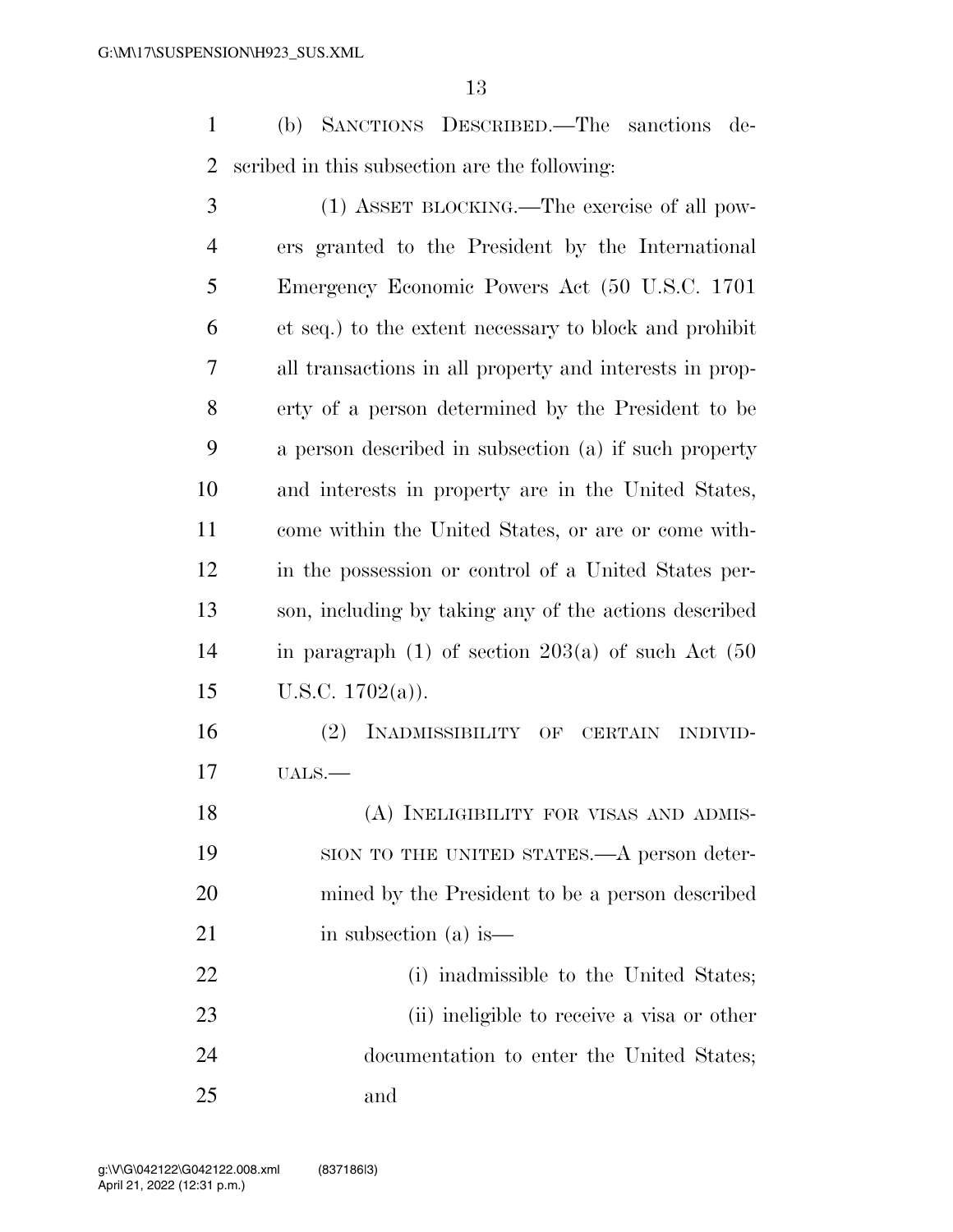| $\mathbf{1}$   | (iii) otherwise ineligible to be admitted              |
|----------------|--------------------------------------------------------|
| $\overline{2}$ | or paroled into the United States or to re-            |
| 3              | ceive any other benefit under the Immigra-             |
| $\overline{4}$ | tion and Nationality Act (8 U.S.C. 1101 et             |
| 5              | seq.).                                                 |
| 6              | (B) CURRENT VISAS REVOKED.—A person                    |
| 7              | determined by the President to be a person de-         |
| 8              | scribed in subsection (a) is subject to the fol-       |
| 9              | lowing:                                                |
| 10             | (i) Revocation of any visa or other                    |
| 11             | entry documentation regardless of when                 |
| 12             | the visa or other entry documentation is or            |
| 13             | was issued.                                            |
| 14             | A revocation under clause<br>(ii)<br>(i)               |
| 15             | shall—                                                 |
| 16             | (I) take effect immediately; and                       |
| 17             | automatically cancel<br>$(\Pi)$<br>any                 |
| 18             | other valid visa or entry documenta-                   |
| 19             | tion that is in the foreign person's                   |
| 20             | possession.                                            |
| 21             | (C) EXCEPTION TO COMPLY WITH UNITED                    |
| 22             | HEADQUARTERS AGREEMENT<br><b>NATIONS</b><br><b>AND</b> |
| 23             | ENFORCEMENT OBJECTIVES.-Sanctions<br>LAW               |
| 24             | under subparagraph (A) shall not apply to an           |
| 25             | individual if admitting such individual into the       |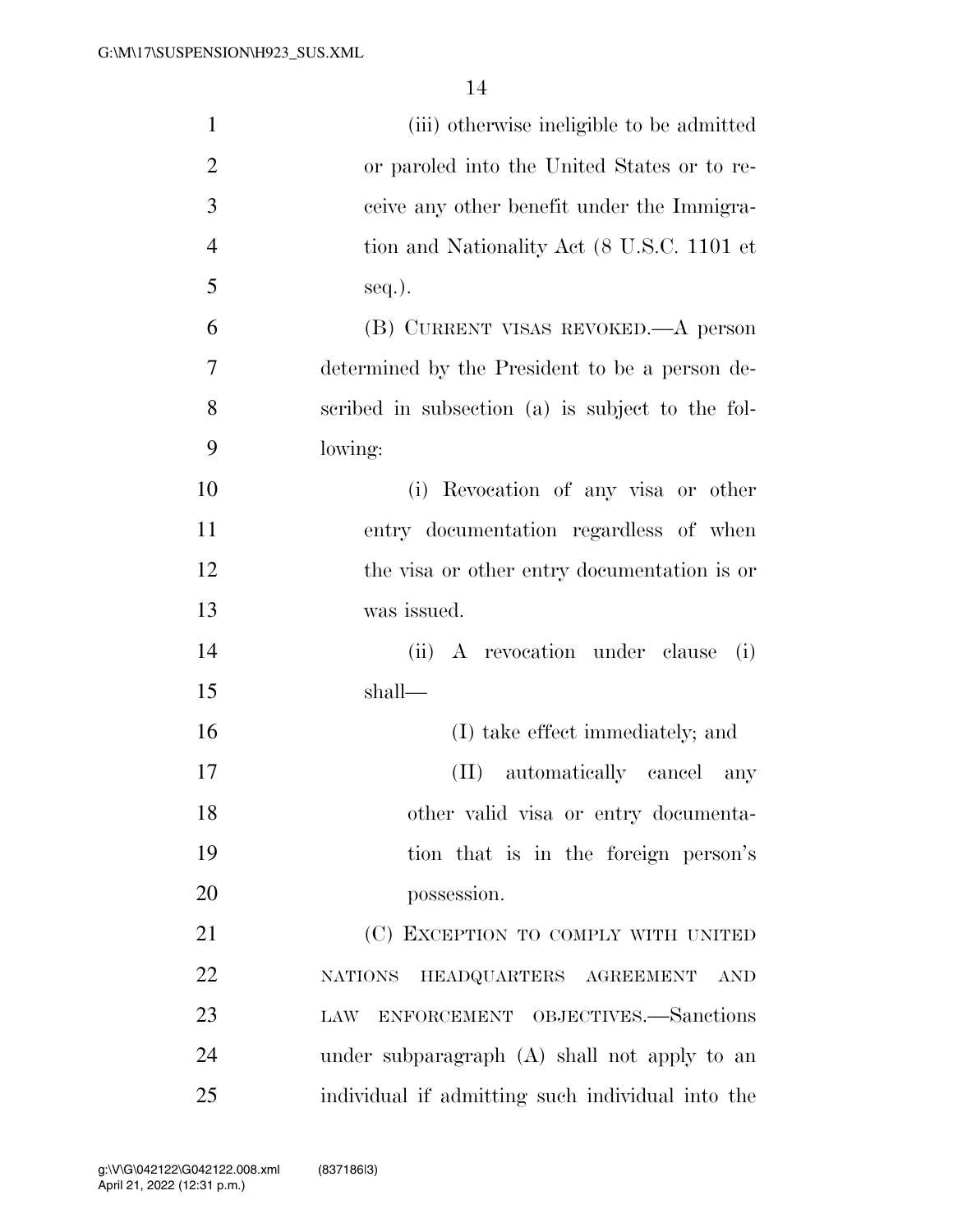| $\mathbf{1}$   | United States would further important law en-    |
|----------------|--------------------------------------------------|
| $\overline{2}$ | forcement objectives or is necessary to permit   |
| 3              | the United States to comply with the Agree-      |
| $\overline{4}$ | ment regarding the Headquarters of the United    |
| 5              | Nations, signed at Lake Success June 26,         |
| 6              | 1947, and entered into force November 21,        |
| 7              | 1947, between the United Nations and the         |
| 8              | United States, or other applicable international |
| 9              | obligations of the United States.                |
|                |                                                  |

 (c) WAIVER.—The President may waive the applica- tion of sanctions under subsection (b) with respect to a person if the President determines that such a waiver is important to the national interests of the United States. (d) IMPLEMENTATION; PENALTIES.—

 (1) IMPLEMENTATION.—The President may ex- ercise all authorities provided to the President under sections 203 and 205 of the International Emer- gency Economic Powers Act (50 U.S.C. 1702 and 19 1704) to carry out subsection  $(b)(1)$ .

 (2) PENALTIES.—A person that violates, at- tempts to violate, conspires to violate, or causes a violation of subsection (b)(1) or any regulation, li- cense, or order issued to carry out such subsection shall be subject to the penalties specified in sub-sections (b) and (c) of section 206 of the Inter